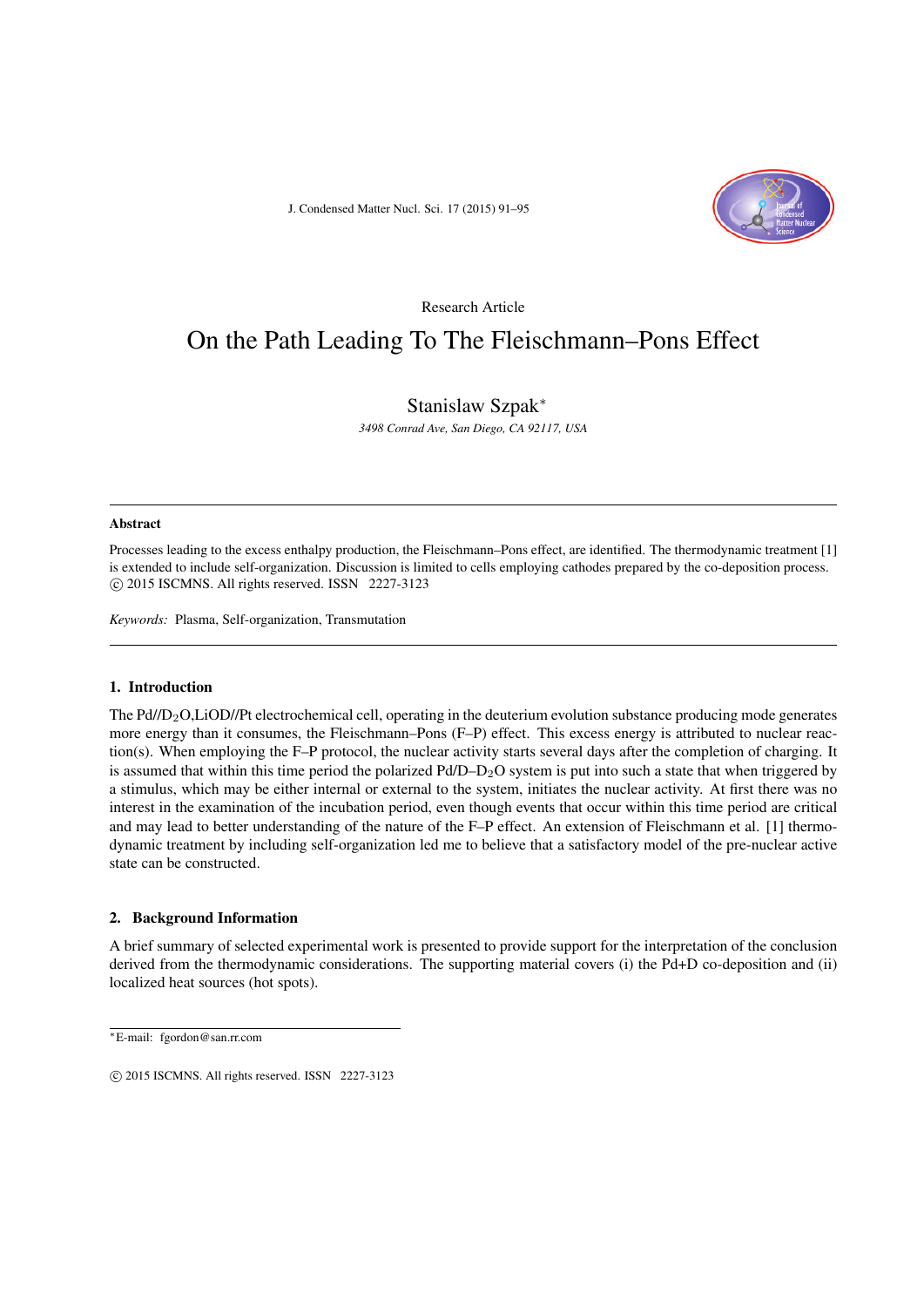

Figure 1. SEM of the Pd/D co-deposited material.

# 2.1. Co-deposition

One of the conditions for the occurrence of nuclear activity is the high D/Pd atomic ratio. The needed high D/Pd atomic ratio is assured if the working electrode is prepared by Pd+D co-deposition, a process in which the  $Pd^{2+}$ ions are electro-deposited in the presence of evolving deuterium. Electrodes prepared by co-deposition represent a convenient research tool because (i) they retain all features of "massive" electrodes, e.g. positive feedback and lifeafter-death [1], (ii) the D/Pd atomic ratios exceeding unity are obtained within seconds, (iii) the intensity of the F–P effect is higher and (v) if applied correctly then the reproducibility is 100% [2].

Figure 1 shows the structure of the Pd+D deposit employed in experimental work presented here. It is noted that the cell performance depends to a degree on the deposit morphology which, in turn, is governed by the the rates of the  $Pd^{2+}$  and  $D^+$ ions reduction.

# 2.2. Hot spots

Hot spots represent fast reactions which release thermal energy in very short time. That is to say, they resemble miniexplosions. Qualitatively, the localized heat sources lead to the following conclusions: (a) transition from non-reactive to reactive state occurs at discrete sites, (b) heat producing reactions are fast, (c) a large number of reacting particles is confined in a small volume. Quantitatively, the information derived from hot spots is as follows: (i) formation of domains having the volume of a sphere having radius of a few hundred Angstroms, in which  $10^9$  fast reactions occur [3], (ii) the energy released is on the order of 0.1 kJ/g and must have been occurred on at time scale of less than 10 ns involving milligrams of total mass [4].

#### 3. Processes Leading to the F–P Effect

The content of the quote *"It should be entirely general line of attack in the study of all types of systems and processes to begin with a thermodynamic analysis and to exhaust the possibilities of thermodynamic reasoning before introducing models and assumptions of a mechanical or molecular nature."* [5] is most certainly applicable to the study of the nature of the F–P effect. It was this advice that led to the extension of the Fleischmann et al. [1] treatment by adding the concept of self-organization and including processes and/or reactions that are necessary in arriving at the identity of the pre-nuclear active state.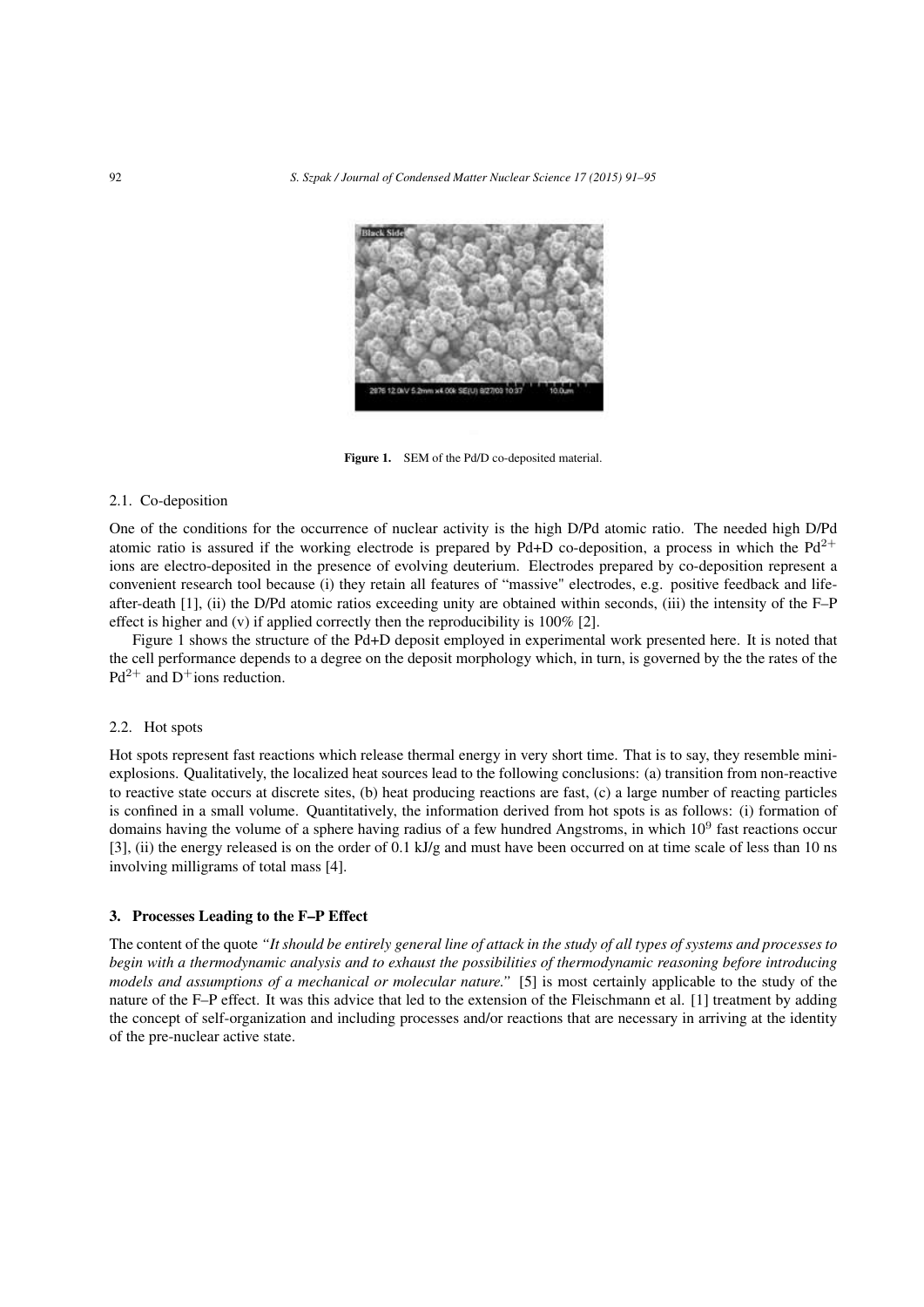# 3.1. Self-organization

Fleischmann et al. [1] noted that nuclear reactions in a host lattice are affected by coherent processes and that *. . . there are appropriate thermodynamic conditions for the formation of large clusters of hydrogen nuclei or of regions of the lattice containing ordered arrays of hydrogen nuclei at high H/Pd ratios*, resulting in the *. . . formation of clusters of deuterons dispersed in the palladium lattice that would lead to the formation of ordered domains having high D/Pd ratios*. The appropriate conditions can be expressed in terms of self-organization which means that that there exists a volume of element within the system having dimensions much larger than the characteristic molecular dimensions but smaller than the total volume of the system. Within this volume fluctuations behave coherently thus modifying its microscopic behavior. At far from equilibrium, new structures, involving coherent behavior are formed and can be maintained only through a sufficient flow of energy [6].

An operating Pd/D//D<sub>2</sub>O LiCl//Pt represents a system that satisfies the conditions necessary for self-organization, namely (i) system not in equilibrium, (ii) energy flow is assured, (iii) volume element is identified (hot spot). It is the volume element, located in the reaction space, where coherent processes take place and where the number of participating species can be estimated.

# 3.2. Charge transfer kinetics

Regardless of the cathode structure, (solid or Pd+D co-deposited), when the Pd//D<sub>2</sub>O, LiCl//Pt cell operates in its substance producing mode, the cathode charge transfer reaction is

$$
D_2 O + e^- \rightarrow D_{ads} + OD^-
$$
 (1)

followed by deuterium absorption

$$
D_{\text{ads}} \to D_{\text{lattice}}.\tag{2}
$$

As written, Eq. (1) represents unbounded particles. But in the real world, particles interact with environment which, in turn, leads to identification of a number of statements that are relevant to the understanding the F–P effect. Using thermodynamic arguments, Fleischmann [7] concluded that:

- (i) The expression  $\Delta(\Phi_m \Phi_s)F$  is responsible for (a) compression of D<sup>+</sup> into the lattice, (b) formation of clusters of  $D^+$  which will be initiated at special sites, e.g. possibly at octahedral sites which would distort so that these sites would then be described as as parts of dislocation loops.
- (ii)  $D_{\text{lattice}}^+$  is viewed as an high density, low ion temperature plasma existing in an high electron concentration.
- (iii) Electron density in the clusters is highly asymmetric.

#### 3.3. Effect of  $D_2$  evolution–production of defects

On smooth surfaces, in the absence of gas evolution, the charge transfer current density is uniformly distributed throughout the electrode surface. The evolving gas changes the cell current distribution from uniform to localized. The development of localized high current density is illustrated using Vogt's model [8] and shown in Fig. 2. In this model, at a distance from the charge transfer surface, the cell current is uni-directional. Close to the surface there is a stagnant layer of gas bubbles of various sizes and "empty" spaces arising from coalescence and growth of gas bubbles. This, in turn, changes the uni-directional current to the multi-dimensional high current density at the "empty" sites and causes the development of stresses which generate vacancies and other lattice defects.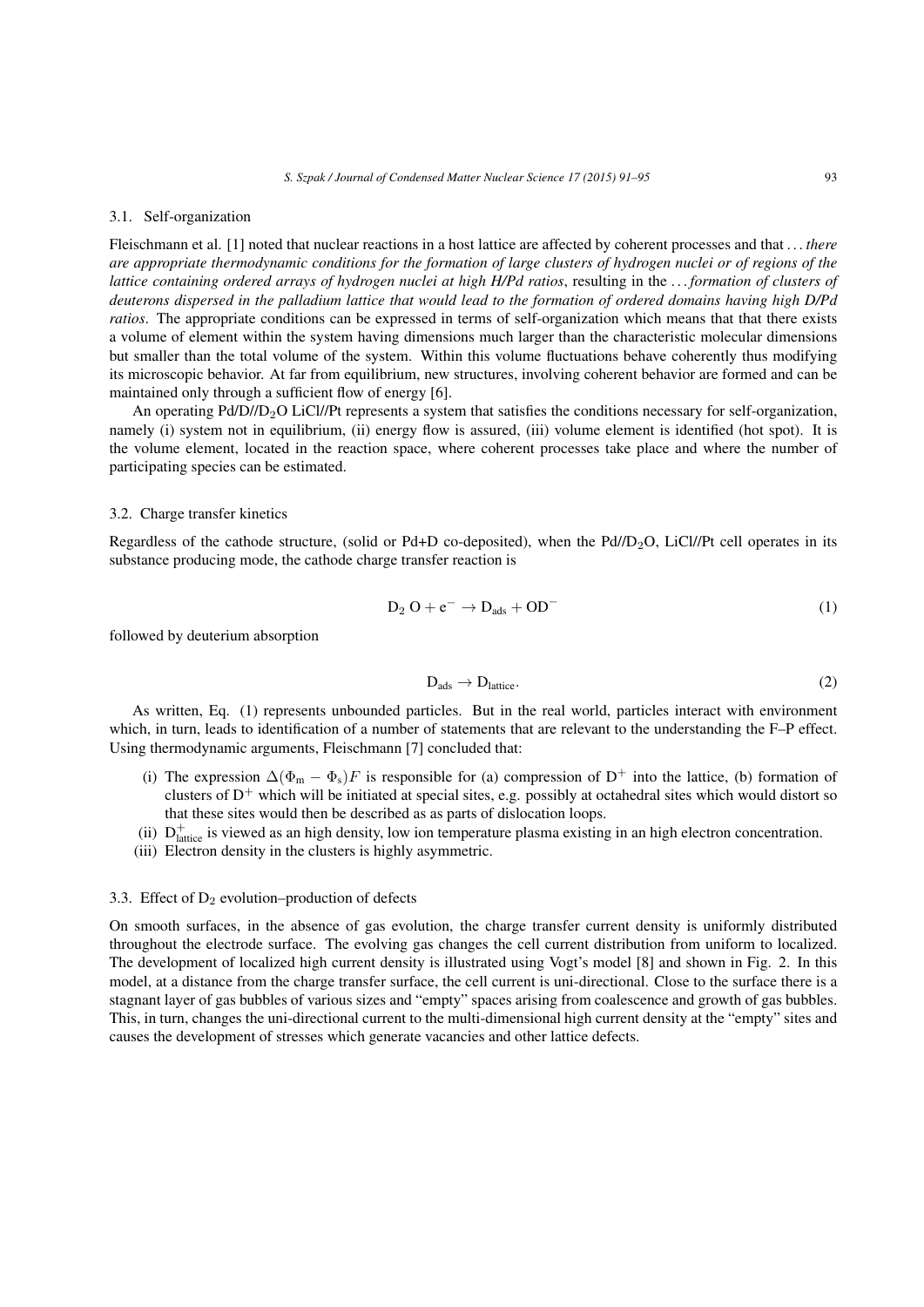

Figure 2. Effect of gas evolution on cell current distribution.

Dislocation loops and other lattice defects, e.g. vacancies, are generated by the action of the evolving deuterium. If dislocation loops can be created at will, then it would be possible to control the cell output.

#### 4. The Path to the Pre-nuclear Active State, the  $\pi$  State

The path leading to the pre-nuclear active state, the  $\pi$  state, involves the following logically connected processes: (i) deuterium gas evolution which causes development of lattice defects (energy required  $1-2$  eV), (ii) lattice defects attract (draw in) deuterons and electrons (open volume effect), (iii) merging of lattice defects forms domains having high D/Pd atomic ratios (containing plasma). Incidentally, because of the porous structure of the co-deposited Pd/D deposits, cf. Fig. 1, the number of lattice defects would be larger resulting in better performance.

Reiterating, the  $\pi$  state, arises from coherent processes occurring during the incubation period which, for the electrodes prepared by the co-deposition, is few seconds. No information defining the structure of the plasma, except of its asymmetric  $D^+/e^-$  ratios, is available The structureless plasma can be modified by placing the operating cell in a external magnetic field.

#### 5. Cell in an External Magnetic Field

Placement of an operating cell in an external magnetic field results in (a) change of the structure of the Pd/D deposit. Figure 3 shows the shape change of the co-deposited film. Evidently, when placed in an external magnetic field, the globules (cf. Fig. 1) are replaced by "pancake-like" structures.

The EDX analysis of selected flattened globules, Fig. 3a, shows the transmutation to new elements, namely Fe, Cr and Al. It is noteworthy that the same new elements were found in two separate runs, Figs 3a and b. Moreover, as illustrated in Fig. 3b, the EDX analysis of two closely placed flattened globules shows that they are identical.

The act of transmutation provides some insight into the nature and composition of the  $\pi$  state. Taking as the starting point the sequence of events which symbolically can be written

$$
(!) + \pi - \pi^* \to \alpha \to X,\tag{3}
$$

where (!) is the triggering mode,  $\pi^*$  is the compressed  $\pi$  state,  $\alpha = X^* - [\alpha^{2+}, p^+, \gamma-, X-]$  denotes the nuclear active state and *X* is the stable element. For the proposed transmutation path to be realistic, two conditions must be